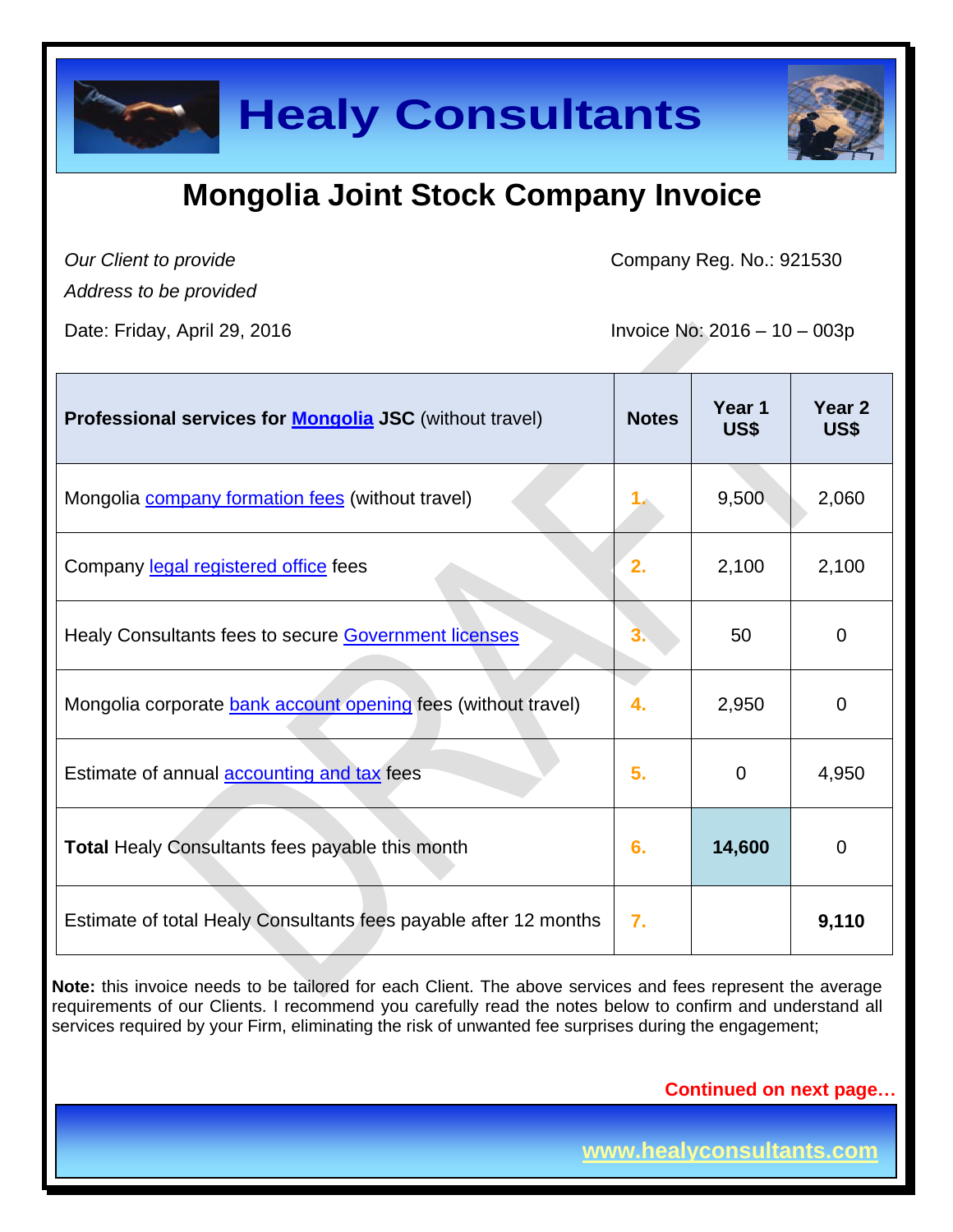

### **Mongolia Joint Stock Company Invoice**

#### *Notes to invoice above*

**1.** Healy Consultants fees to efficiently and effectively complete Mongolia joint stock company registration within [7 weeks,](http://www.healyconsultants.com/mongolia-company-registration/fees-timelines/#timelines) including **i)** choosing the optimum regulatory license for our Client's business activities **ii)** reserving a company name with [General Department of Taxation](http://en.mta.mn/) **iii)** settling our accountant and lawyer fees and **iv)** preparing a high quality company incorporation application for [Ministry of Economic Development;](http://investmongolia.com/en/)

All [engagement fees](http://www.healyconsultants.com/company-registration-fees/) (click link) are agreed and paid up front and agree to the fees published on our country web pages. Consequently, there are no hidden fees, surprises or ambushes throughout the engagement. All engagement deadlines are agreed up front in the form of a [detailed project](http://www.healyconsultants.com/index-important-links/example-project-plan/)  [plan,](http://www.healyconsultants.com/index-important-links/example-project-plan/) mapping out [deliverables](http://www.healyconsultants.com/deliverables-to-our-clients/) by week throughout the engagement term;



Every week during the engagement, Healy Consultants will email our Client a [detailed status](http://www.healyconsultants.com/index-important-links/weekly-engagement-status-email/)  [update.](http://www.healyconsultants.com/index-important-links/weekly-engagement-status-email/) Our Client is immediately informed of engagement problems together with solutions. Your dedicated engagement manager is reachable by phone, Skype, live chat and email and will communicate in your preferred language;

- **2.** In accordance with the Mongolia [Companies Law,](../../../../../../Downloads/MNG57599.pdf) each Mongolia resident JSC shall as from the date of its incorporation have a legal registered office in Mongolia, to which all official government communications and notices may be addressed. To comply with this statutory requirement, Healy Consultants' Mongolia office will be the registered office address for your company. Thereafter, this address will be used to receive government correspondence including **i)** tax letters **ii)** notice of the legal annual return; and **iii)** all government communications. Most of our Clients wish to place [Healy Consultants'](http://www.healyconsultants.com/corporate-outsourcing-services/company-secretary-and-legal-registered-office/) office address on invoices, contracts, websites and business cards;
- **3.** This fee is an estimate of government costs payable during your Firm's engagement. For transparency purposes, all government fee payments will be supported by original receipts and invoices. Examples of government costs include include **i)** reserving a company name with [General Department of Taxation](http://en.mta.mn/) **ii)** registration of legal entity with the [Ministry of Economic](http://investmongolia.com/en/)  [Development](http://investmongolia.com/en/) and applying for Foreign Investment and Foreign Trade Agency and **iii)** preparing a company seal. Following engagement completion, Healy Consultants will refund our Client any excess of funds received over actual Government costs paid;

**Continued on next page…**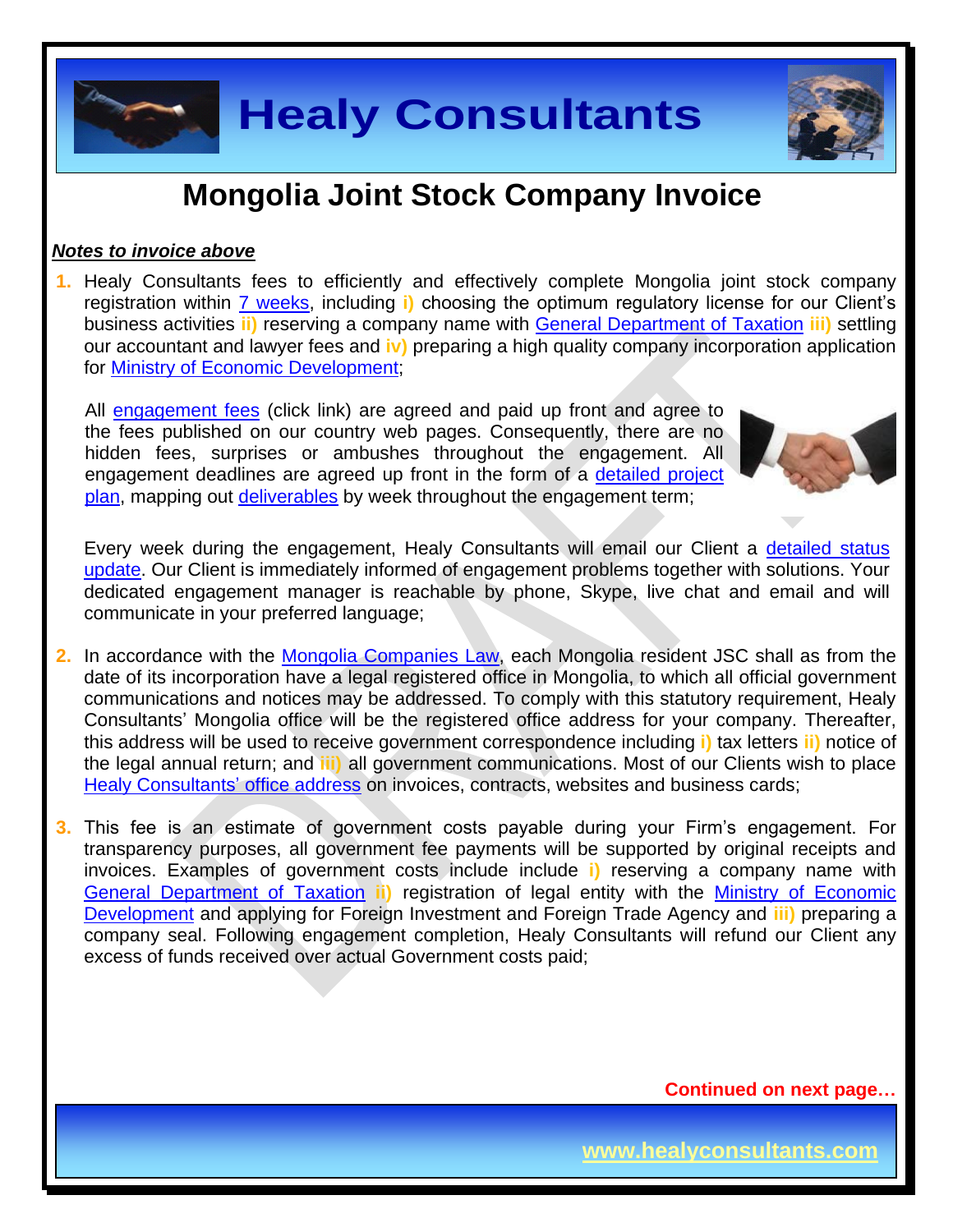



### **Mongolia Joint Stock Company Invoice**

**4.** Healy Consultants will be pleased to open a Mongolia corporate bank account without our Client travel. It is a time consuming task, and Healy Consultants will shelter our Client from the associated administrative challenges. As you can appreciate, it is a difficult task to obtain bank account approval through a newly formed company when shareholders, directors and bank signatories reside overseas. Healy Consultants will prepare a business plan for the bank to optimize the probability of corporate bank account approval. Depending on our Client's business and nationality, there is a 20% probability the banks will request a bank signatory to travel for a one hour bank interview. Healy Consultants will try its best to negotiate with the bank for a travel exemption. If our Client must travel to Mongolia for corporate bank account opening, Healy Consultants will refund our Client US\$950;

If our Client is not comfortable with only a Mongolia corporate bank account, Healy Consultants will be pleased to open [an international corporate bank account](http://www.healyconsultants.com/international-banking/) (click link) outside of Mongolia. Examples include New York, Germany, Liechtenstein, Austria, Bulgaria, South Africa, Australia, London, South America or Dubai. All banks will be top tier banks in these countries with excellent internet banking services. Example of our global banking partners include HSBC, Standard Chartered Bank, Citibank, Barclays, Standard bank, ANZ bank, VTB bank, UBS, Credit Suisse;

The banks enjoy ultimate power of approval of corporate bank account applications. Consequently, guaranteed success is outside of Healy Consultants' control. What is inside our control is the preparation and submission of a high quality bank application that maximizes the likelihood of approval. To date, we enjoy a 100% approval record because of [our global banking relationships](http://www.healyconsultants.com/international-banking/corporate-accounts/) and determination.

Global banks continue to tighten corporate bank account opening procedures, their internal compliance departments completing more thorough due diligence of Clients. Consequently, our Clients should expect the bank account approval period to take up to 4 weeks. Furthermore, global banks now require evidence of proof of business in the country where the corporate bank account will be, including sales contracts or lease agreement;







**Continued on next page…**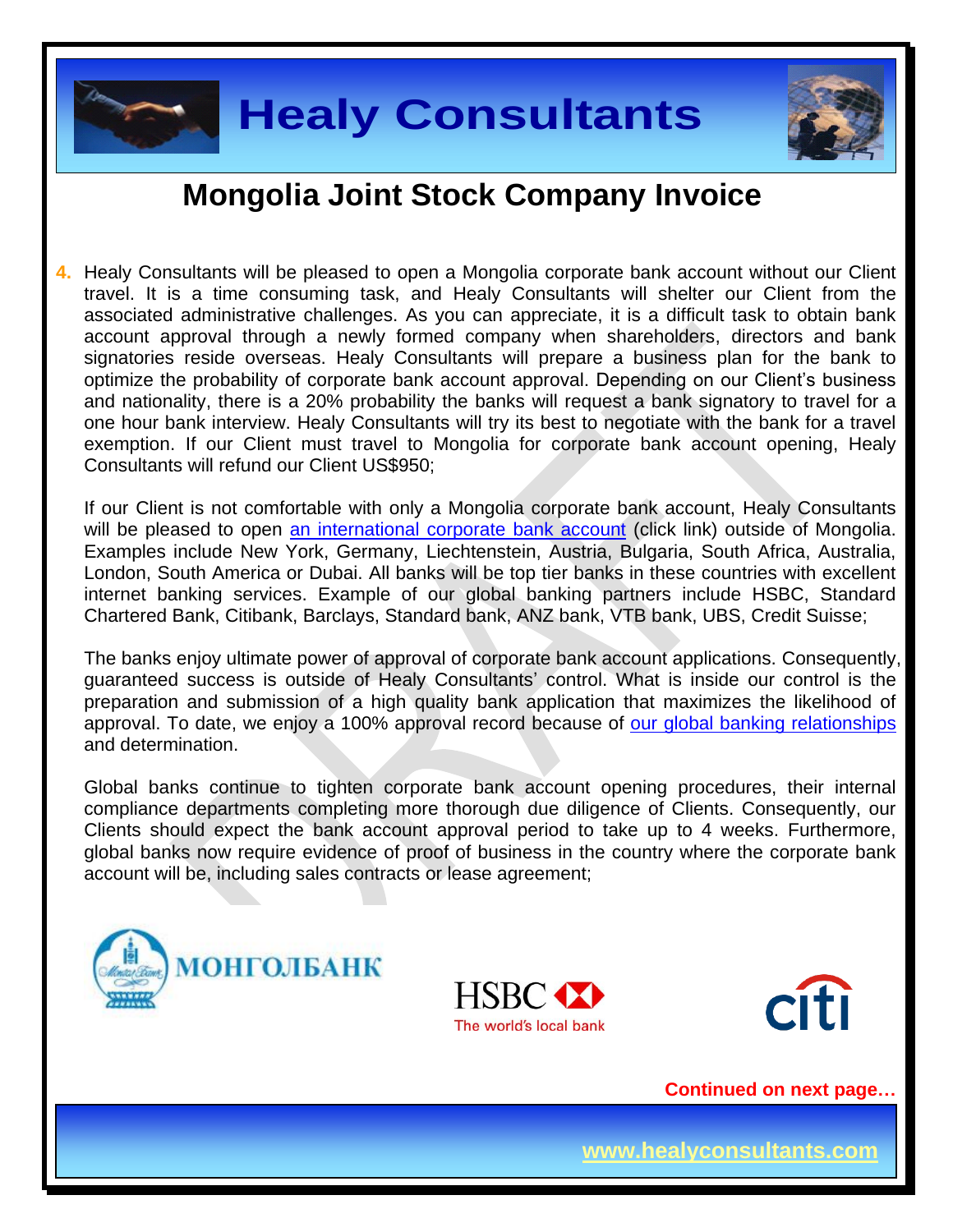



### **Mongolia Joint Stock Company Invoice**

**5.** For an active trading company, these [accounting, audit](http://www.healyconsultants.com/mongolia-company-registration/accounting-legal/) and tax fees are an estimate of Healy Consultants fees to efficiently and effectively discharge your annual company accounting and tax obligations. Following receipt of a set of draft accounting numbers from your JSC, Healy Consultants will more accurately advise accounting and tax fees. For a dormant company, Healy Consultants fees are only US\$950;



- **6.** All fees quoted in this invoice correspond to fees quoted [on Healy Consultants' website.](http://www.healyconsultants.com/company-registration-fees/) Please review this invoice carefully to identify errors. During the rush of the business day, it is possible that Healy Consultants inadvertently made fee calculation errors, typing errors or omitted services or omitted historic fee payments from Clients. In the unfortunate event you identify invoice errors, please revert to me directly re the same. I apologize in advance if I or my staff made invoice errors;
- **7.** Assuming our Clients re-engage Healy Consultants in year 2, this fee is an estimate of the fees payable next year, 12 months after the date of company registration;
- **8.** The fees quoted in this invoice are a prediction of the fees required to efficiently and effectively complete this engagement in a timely manner. If during the engagement Healy Consultants realizes that the project is more complex than anticipated, requiring a large additional investment of time, my Firm will revert to request additional fees. If Healy Consultants completes the engagement faster and more easily than expected, Healy Consultants is happy to refund some fees to our Client;
- **9.** Engage Healy Consultants to [project manage](http://www.healyconsultants.com/project-manage-engagements/) business set up in every country on the planet. We are the best in the [world](http://www.healyconsultants.com/best-in-the-world/) at what we do, timely completing the  $A$  to  $Z$  of every country engagement;
- **10.**In accordance with the [Mongolia Companies Law,](../../../../../../Downloads/MNG57599.pdf) the minimum paid-up share capital for a JSC amounts to ~US\$5,000 (MNT10 million) and to US\$100,000 per shareholder if more that 25% of the shares are foreign owned. To optimize engagement efficiency and minimize delays, Healy Consultants is happy to deposit these funds on behalf of our clients;
- **11.**If our Client requires non-resident nominee shareholder and director services [\(click link\),](http://www.healyconsultants.com/corporate-outsourcing-services/nominee-shareholders-directors/) Healy Consultants will be pleased to assist. Our fee for professional, passive nominee non-resident corporate shareholder amounts to US\$2,100 per annum. Our fee to be both non-resident nominee director and shareholder amounts to US\$6,600 per annum. Being the sole shareholders and sole director of a Client's company exposes Healy Consultants to reputation, litigation and financial risk;

**Continued on next page…**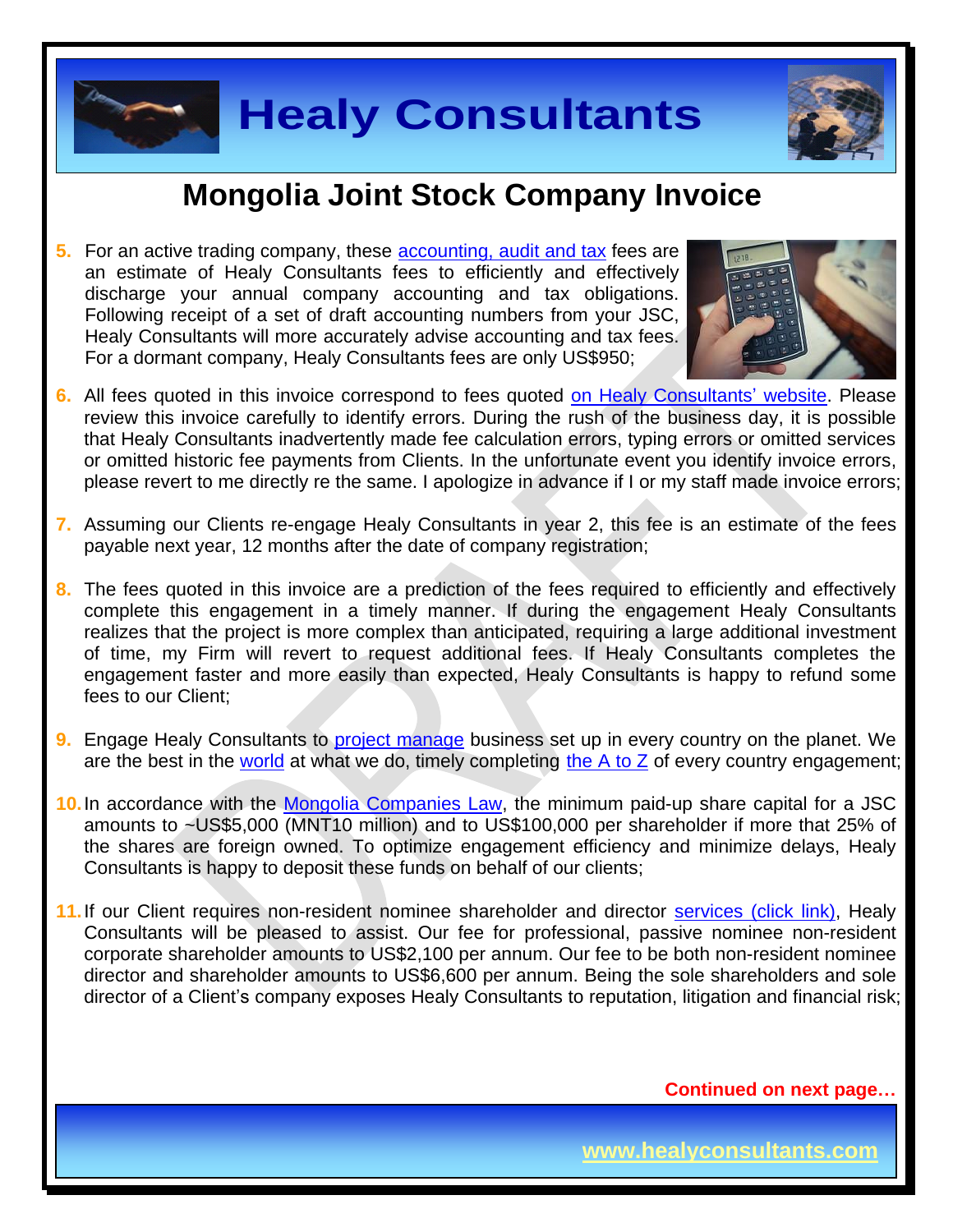



#### **Mongolia Joint Stock Company Invoice**

**12.** If our Client and Healy Consultants properly plan this engagement, our Clients' will *not* have to travel during this engagement. Healy Consultants will efficiently and effectively complete company registration and corporate bank account opening in a timely manner without our Client presence. Instead, our Client will need to **i)** sign and get documents legalized in the embassy in their country of origin and **ii)** courier the originals to Healy Consultants office;



- **13.** Some of our Clients request Healy Consultants to provide temporary shared [office space](http://www.healyconsultants.com/virtual-office/) for 6 months until their preferred business premises is found. If your Firm requires this service, our onetime fee is US\$950. Monthly rental thereafter is paid directly to the landlord, independently of Healy Consultants;
- 14. If required, Healy Consultants will act as your Mongolian JSC secretary, for which our annual responsibilities include **i)** preparing and filing the legal annual return; **ii)** securely maintaining company records; **iii)** liaising with the Mongolian government on our Client's behalf; **iv)** legal filing of changes of company structure; and **v)** reminding our Client of statutory deadlines. Our fees for the same amounts to US\$1,100 per year;
- 15. If required, Healy Consultants will be pleased to assist your firm to secure employee visa approvals. Our fee is US\$4,950 for the first employee, US\$3,950 for the second employee, US\$2,950 per employee thereafter. Our employee visa fees includes preparation of a quality visa application and submitting to the correct Government immigration officers. The Government enjoys ultimate power of approval of visa applications. Consequently, guaranteed success is outside of Healy Consultants' control. What is inside our control is the preparation and submission of a high quality immigration visa application that maximizes the likelihood of visa approval;
- **16.** Monthly, quarterly and mid-year Government tax obligations include monthly and quarterly payroll reporting, VAT and corporation tax return filing. If you need our help, Healy Consultants can complete monthly Government reporting for a monthly fee of US\$860. Healy Consultants monthly support will include i) receive in dropbox the monthly invoices from our client ii) label monthly bank statement transactions iii) preparation and submission of VAT returns and iv) submission of monthly employee payroll reporting;
- **17.** Depending on our Client's business and nationality, the Mongolia Government may require a special regulatory license to carry on your business in the country. Healy Consultants will assist our Client secure license approval; there may be additional engagement fees. However, the Government enjoys ultimate power of approval of company registrations and business licenses;

**Continued on next page…**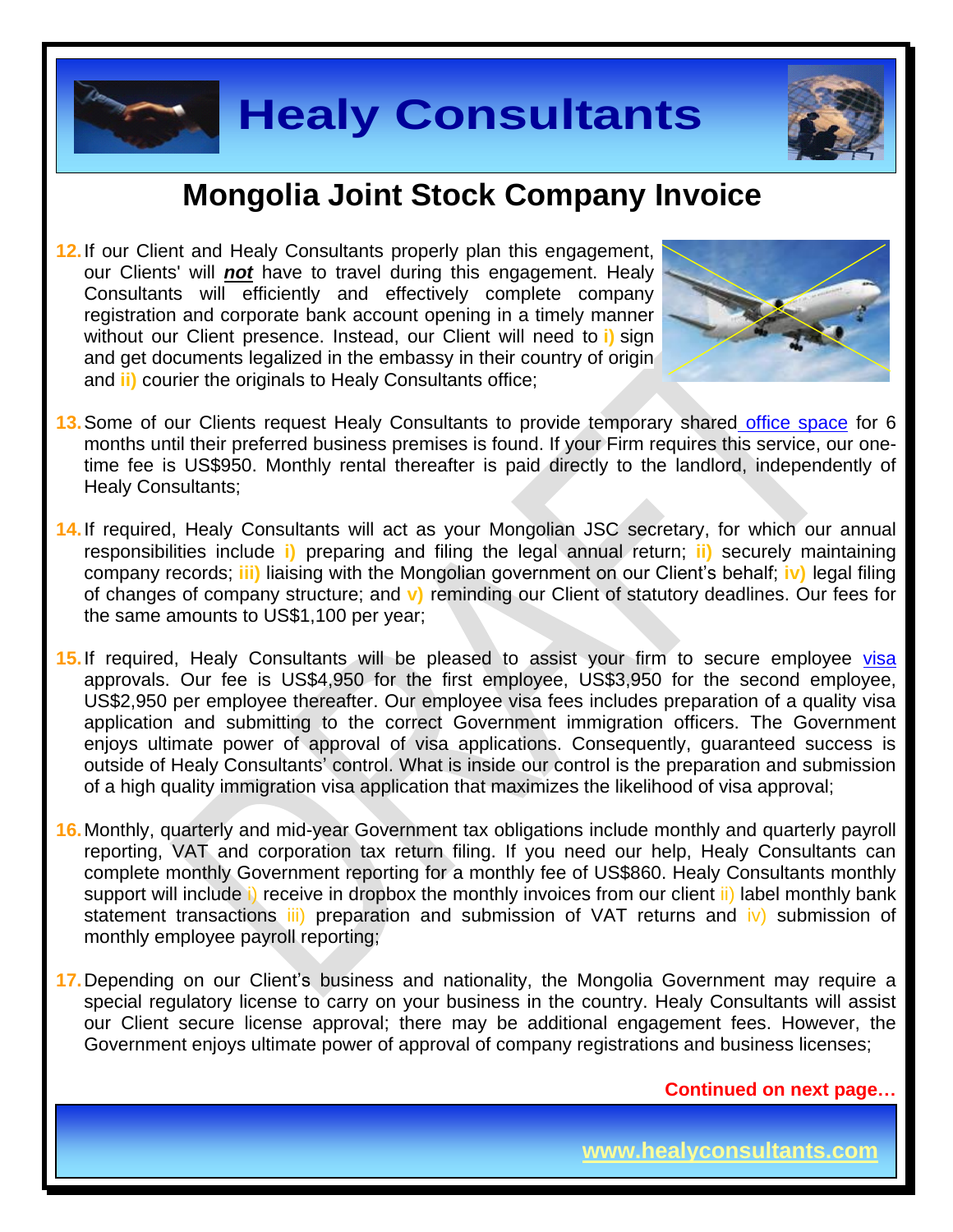

### **Mongolia Joint Stock Company Invoice**

- **18.**Some of our Clients' require an [immediate country solution.](http://www.healyconsultants.com/turnkey-solutions/) With this strategy, within a day Healy Consultants can supply our Client **i)** an existing dormant Mongolia company number and **ii)** an already approved Mongolia corporate bank account number and **iii)** a business address. Turnkey solutions are attractive to those entrepreneurs who wish to immediately close a country deal, sign a contract or invoice a customer;
- **19.** During the engagement, shareholders and directors' documents may need to be translated into the local language; before the Government and Bank approves company registration and corporate bank account opening respectively. Consequently, our Client should budget for possible additional translation and embassy attestation fees. Either our Client or Healy Consultants can complete this administrative task;

As always, Healy Consultants will negotiate with all third parties to eliminate or reduce additional engagement costs. For transparency purposes, all third party fee payments will be supported by original receipts and invoices. Examples of possible third party payments include **i)** embassy fees **ii)** notary public costs **iii)** official translator fees;

- **20.** It is important our Clients are aware of their personal and corporate tax obligations in their country of residence and domicile. Let us know if you need Healy Consultants help to clarify your local and international annual tax reporting obligations;
- **21.** As stipulated on our **[business website](http://www.healyconsultants.com/)** and in section 3 of our engagement letter, Healy Consultants will only commence the engagement following **i)** settlement of our fees and **ii)** completion and signing of our legal engagement letter;
- 22. Healy Consultants will only incorporate your company after 75% of [due diligence documentation](http://www.healyconsultants.com/due-diligence/) is received by email. Healy Consultants will only open a corporate bank account after 100% of the Client's original due diligence documentation is received by courier;
- **23.** During the annual renewal engagement with our Client, our in-house [Legal and Compliance](http://www.healyconsultants.com/about-us/key-personnel/cai-xin-profile/)  [Department \(click link\)](http://www.healyconsultants.com/about-us/key-personnel/cai-xin-profile/) reviews the quality and completeness of our Client file. Consequently, Healy Consultants may revert to our Client to ask for more up to date [due diligence documentation;](http://www.healyconsultants.com/due-diligence/)
- **24.** To assist our Clients to minimize foreign exchange costs, we offer the payment in SG\$, Euro, Pounds or US\$. Kindly let me know in which currency your Firm prefers to settle our fees and I will send an updated invoice, thank you;

**Continued on next page…** 25. Some of our Clients' engage Healy Consultants to [recruit \(click link\)](http://www.healyconsultants.com/corporate-outsourcing-services/how-we-help-our-clients-recruit-quality-employees/) local employees. We have a lot of experience in this area and we are quite skilled at securing quality candidates for our Clients';